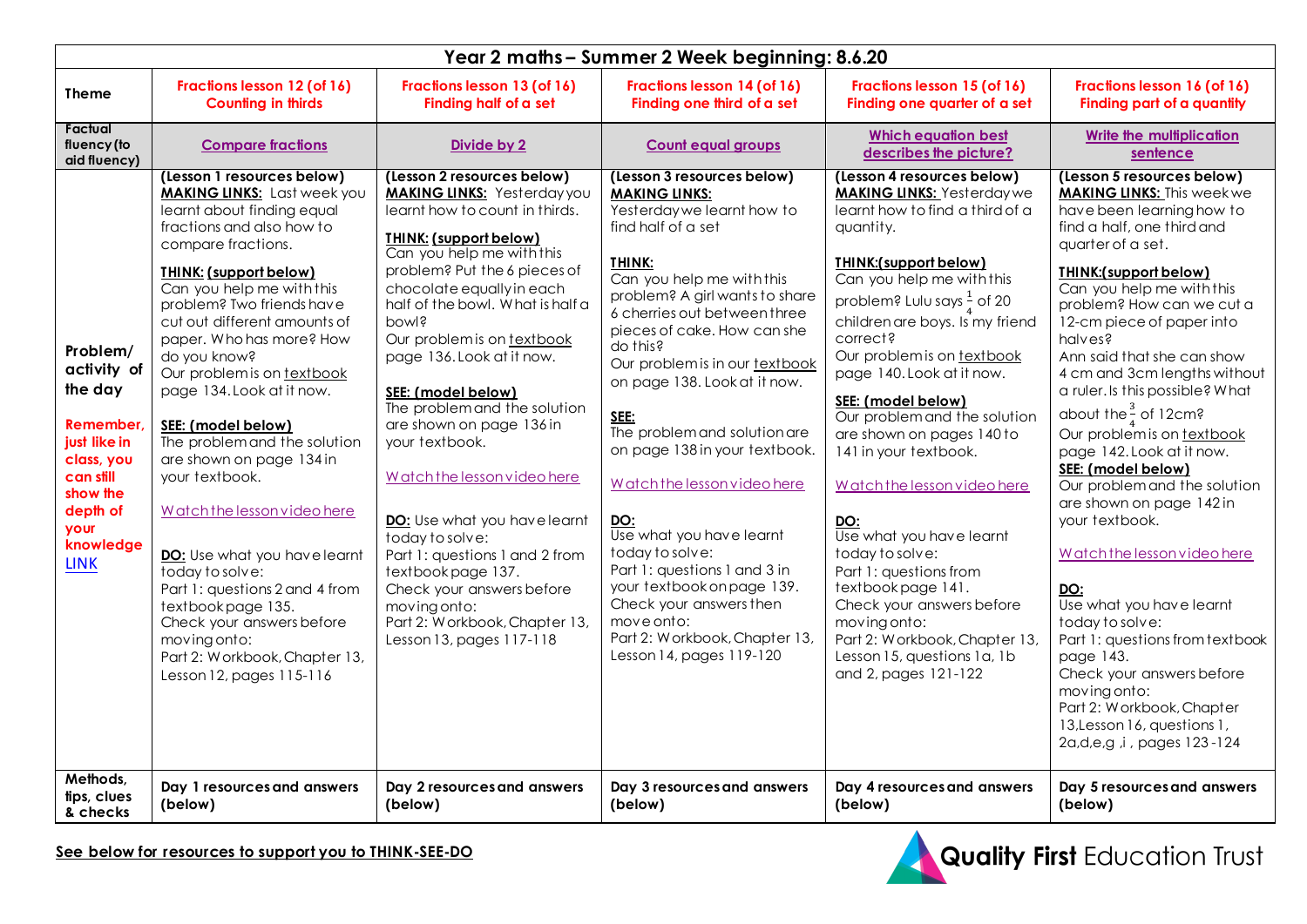## **DAY 1 RESOURCES:**



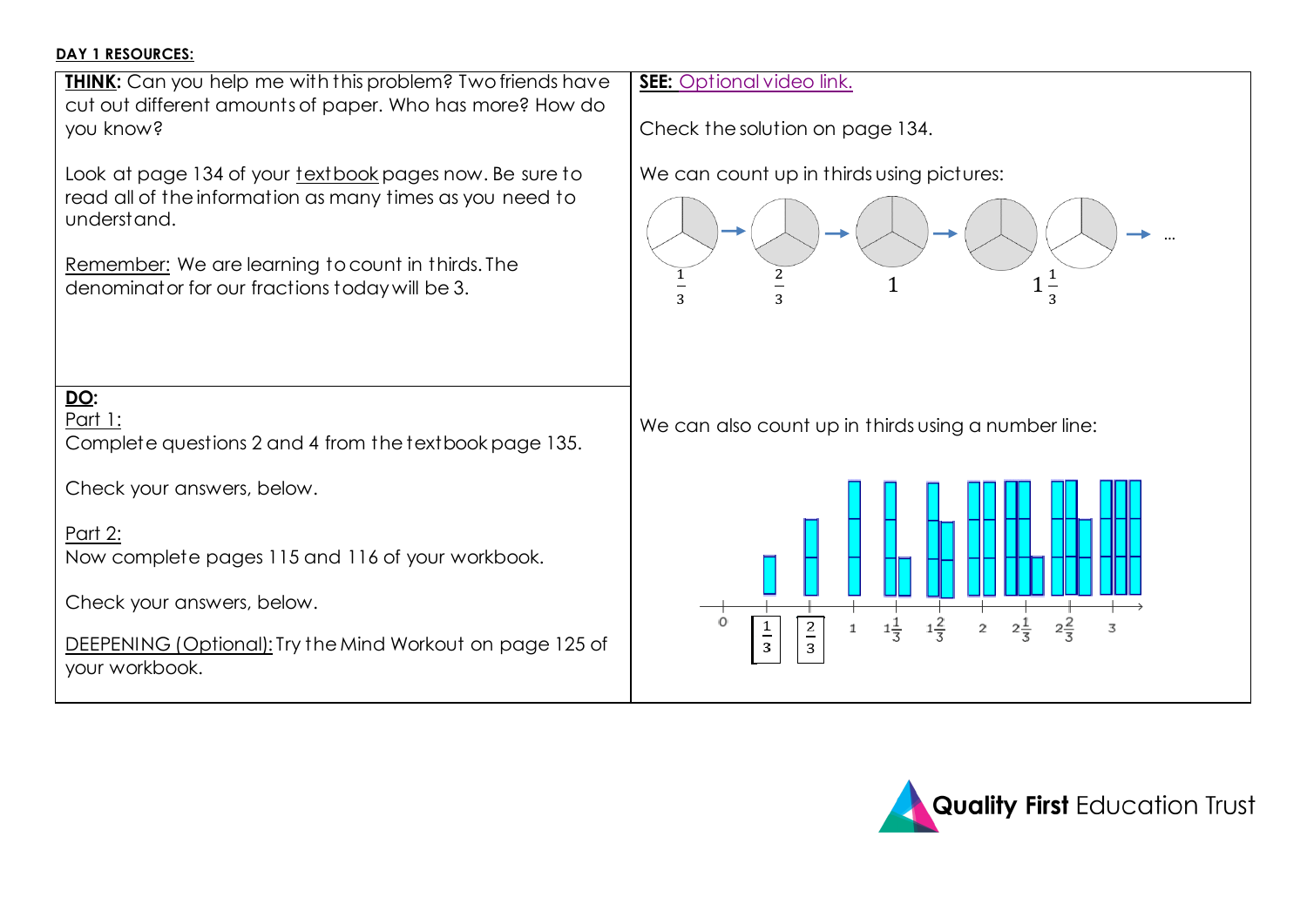#### **DAY 2 RESOURCES:**

**THINK:** Can you help me with this problem? Put the 6 pieces of chocolate equally in each half of the bowl. What is half a bowl?

Look at page 136 of your textbook pages now. Be sure to read all of the information as many times as you need to understand.

Remember: We are learning to make equal groups. There must the **same** amount of objects in each group.

**DO:**  Part 1:

Complete questions 1 and 2 from the textbook page 137.

Check your answers, below.

Part 2:

Now complete pages 117 and 118 of your workbook.

Check your answers, below.

DEEPENING (Optional): Joanna has 18 stickers. Josh has half as many stickers as Joanna. How many stickers does Josh have? Can you draw a bar model, write an equation and a statement to show how you solve this problem?

## **SEE:** [Optional video link.](https://vimeo.com/420269459/7a8937fecc)

Check the solution on page 136.

To find half the bowl of chocolates we must make two equal groups using our 6 pieces of chocolate. Half a box is 3 pieces of chocolate. 1

 $\frac{1}{2}$  of 6 = 3.





In this picture there are 8 sweets. The 8 sweets are shared into 2 equal groups. We can see that half of 8 is 4. 1  $\frac{1}{2}$  of 8 = 4



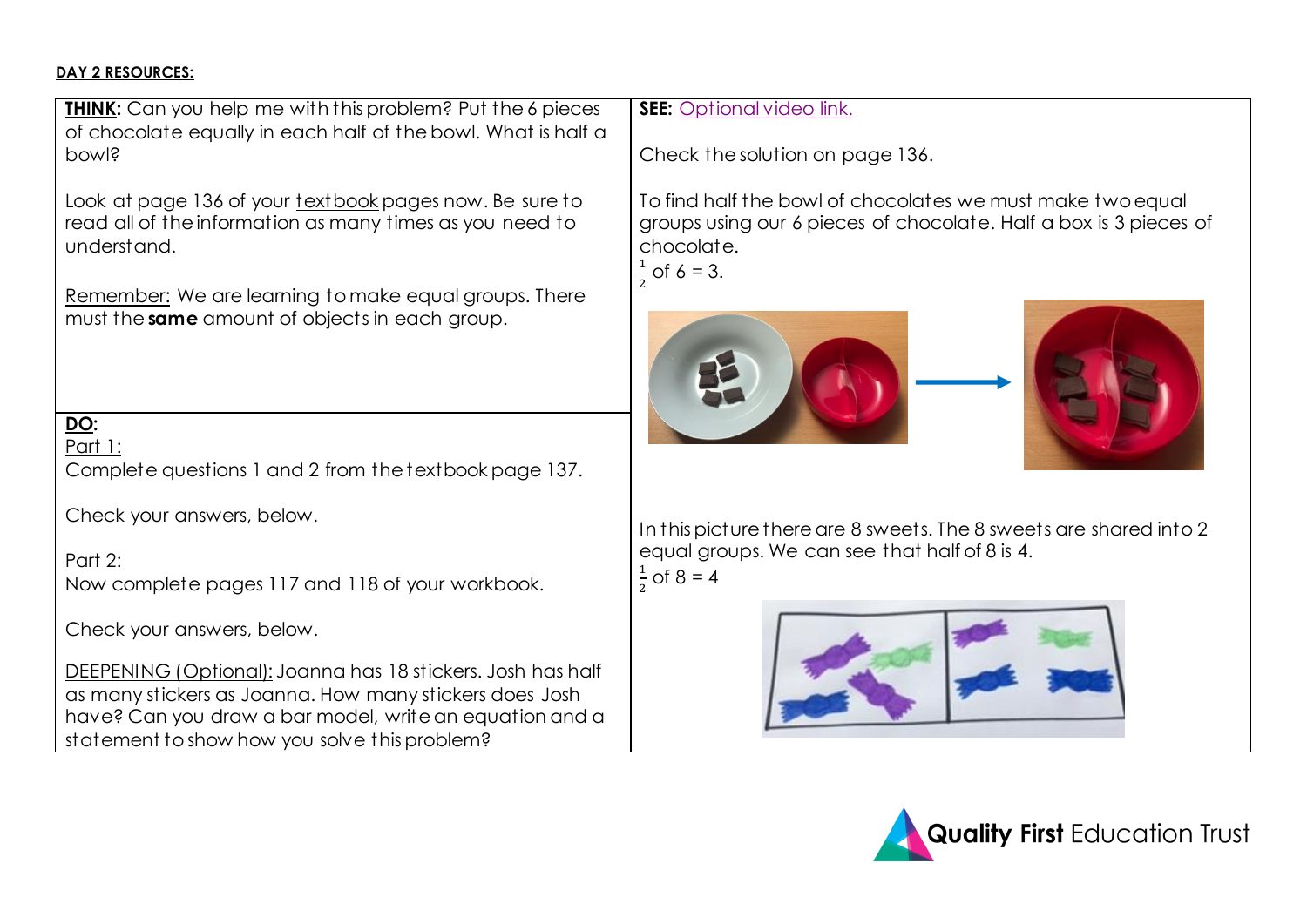### **Lesson 3 resources**

| <b>THINK:</b> Can you help me with this problem? A girl wants to<br>share 6 cherries out between three pieces of cake. How can<br>she do this? | SEE: Optional video link. I used walnuts to solve the problem<br>because I didn't have any cherries at home. You could try to solve<br>it with objects in your home too!                                                                                                                                        |  |  |
|------------------------------------------------------------------------------------------------------------------------------------------------|-----------------------------------------------------------------------------------------------------------------------------------------------------------------------------------------------------------------------------------------------------------------------------------------------------------------|--|--|
| Look at page 138 of your textbook pages now. Be sure to<br>read all of the information as many times as you need to<br>understand.             | Check the solution on page 138.<br>We can find thirds of a set using pictures:                                                                                                                                                                                                                                  |  |  |
| Remember: Today we are finding one third of a set. So we will<br>be looking to make 3 equal groups.                                            |                                                                                                                                                                                                                                                                                                                 |  |  |
| DO:<br>Part 1:                                                                                                                                 |                                                                                                                                                                                                                                                                                                                 |  |  |
| Complete questions 1 and 3 in your textbook on page 139.                                                                                       | Each piece gets the same number of cherries as the other. Each                                                                                                                                                                                                                                                  |  |  |
| Check your answers, below.                                                                                                                     | piece gets 2 cherries. You will notice that this means that they are<br>equal.<br>Each piece of cake is $\frac{1}{3}$ . Using this we can work out what $\frac{1}{3}$ of 6 is<br>because our 6 cherries have been shared equally between three<br>pieces of cake. So $\frac{1}{3}$ of 6 cherries is 2 cherries. |  |  |
| Part 2:<br>Now complete pages 119 and 120 of your workbook.                                                                                    |                                                                                                                                                                                                                                                                                                                 |  |  |
| Check your answers, below.                                                                                                                     |                                                                                                                                                                                                                                                                                                                 |  |  |
| DEEPENING (Optional): Tom has £3. He spends $\frac{1}{3}$ of his money.                                                                        | $\frac{1}{2}$ of 6 = 2                                                                                                                                                                                                                                                                                          |  |  |
| Fred has £4. He spends $\frac{1}{2}$ of his money. Who spends more                                                                             |                                                                                                                                                                                                                                                                                                                 |  |  |
| money: Tom or Fred? Prove it.                                                                                                                  |                                                                                                                                                                                                                                                                                                                 |  |  |
|                                                                                                                                                |                                                                                                                                                                                                                                                                                                                 |  |  |
|                                                                                                                                                |                                                                                                                                                                                                                                                                                                                 |  |  |

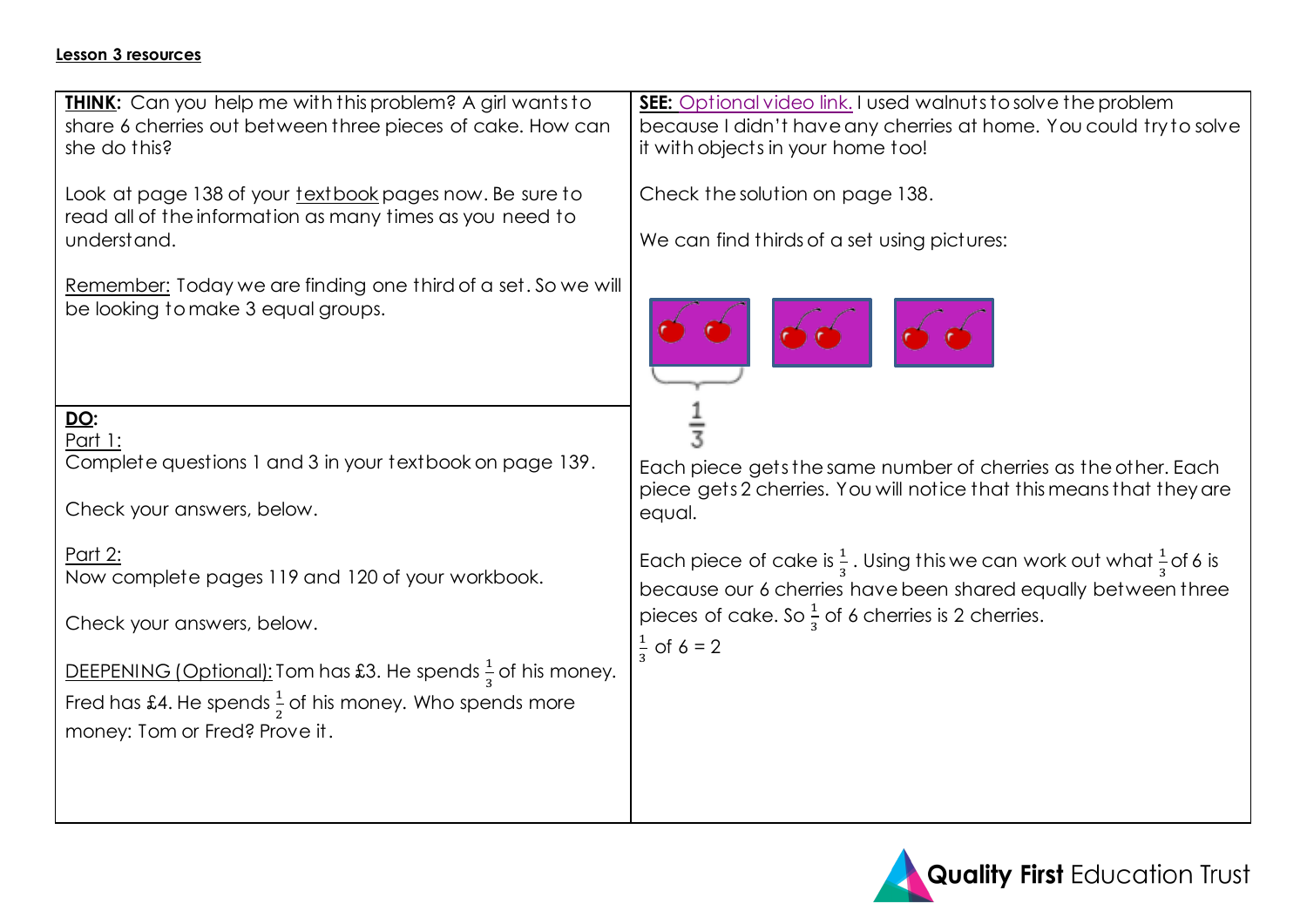### **DAY 4 RESOURCES:**

**<u>THINK</u>:** Can you help me with this problem? Lulu says  $\frac{1}{4}$  of 20 children are boys. Is my friend correct?

Look at page 140 of your textbook pages now. Be sure to read all of the information as many times as you need to understand.

## Remember:

A quarter means that there are 4 equal groups. What is a good way to show quarters? Count the number of boys too.

#### **DO:**  Part 1:

Complete questions 1, 2 and 3 in your textbook on page 141.

Use the pictures and division to solve finding quarters of an amount.

Check your answers, below.

# Part 2:

Now complete questions 1a, 1b and 2 on pages 121-122 of your workbook.

# DEEPENING (Optional):

What would you rather have to spend in a toy shop  $\frac{1}{4}$  of £20 or

3  $\frac{3}{4}$  of £12? Explain your answer. **SEE:** Check the solution on pages 140 to141 in your textbook. [Support video link.](https://vimeo.com/421499646/babb77c141)

There are 20 children. Lulu says  $\frac{1}{4}$  of 20 children are boys. We need to find one quarter of 20 so we need to show four equal groups:



1





As we can see  $\frac{1}{4}$  of 20 = 5 which means that there are 4 groups of 5. However, there are just 4 boys, not 5, which is a quarter of 20. This means that Lulu is incorrect.

Let's see another example: What is the  $\frac{1}{4}$  of 8 ? One quarter means that we need to make 4 equal groups.



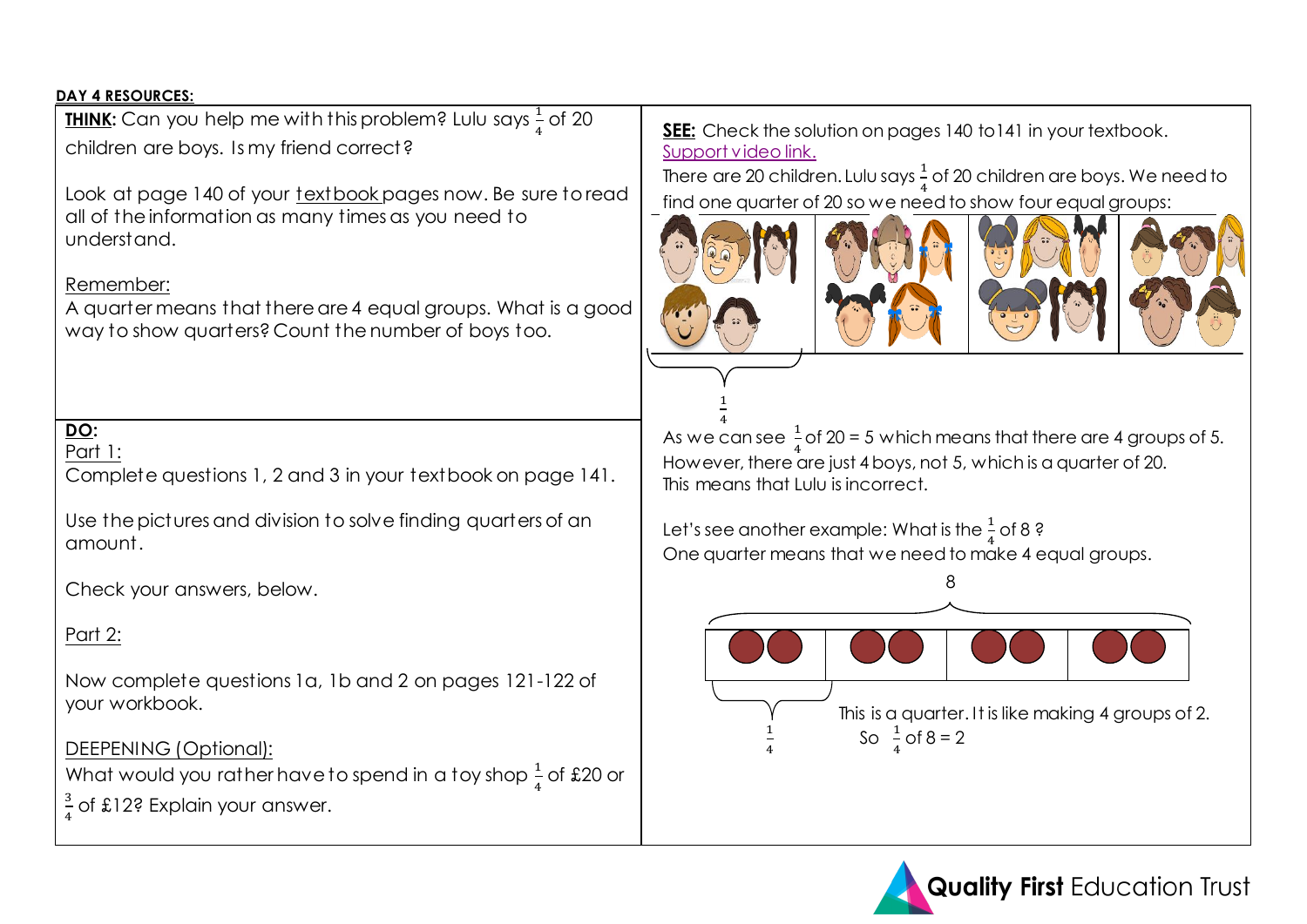| <b>DAY 5 RESOURCES:</b>                                                                                               |                                                                                        |  |  |
|-----------------------------------------------------------------------------------------------------------------------|----------------------------------------------------------------------------------------|--|--|
| <b>THINK:</b> Can you help me with this problem? How can we                                                           | <b>SEE:</b> Check the solution on page 142 in your textbook.                           |  |  |
| cut a 12-cm piece of paper into halves?                                                                               | Support video link.                                                                    |  |  |
| Ann said that she can show 4 cm and 3cm lengths<br>without a ruler. Is this possible? What about the $\frac{3}{4}$ of | We know that $6cm + 6cm = 12 cm$ or $2 \times 6cm = 12cm$ so:                          |  |  |
| 12cm <sub>3</sub>                                                                                                     | 12cm                                                                                   |  |  |
|                                                                                                                       |                                                                                        |  |  |
| Look at page 142 of your textbook pages now. Be sure                                                                  | $6$ cm $\overline{0}$<br>6cm                                                           |  |  |
| to read all of the information as many times as you need                                                              |                                                                                        |  |  |
| to understand.                                                                                                        | $\frac{1}{2}$ of 12 = 6 cm<br>Half of 12cm is 6cm.                                     |  |  |
|                                                                                                                       | Also we know that 4cm + 4cm + 4cm = 12cm so:                                           |  |  |
| Remember:                                                                                                             | 12cm                                                                                   |  |  |
| We can show halves without using a ruler. Use bar<br>models to represent the lengths.                                 |                                                                                        |  |  |
| <u>DO</u> :                                                                                                           | 4cm<br>4cm<br>4cm                                                                      |  |  |
| <u> Part 1:</u>                                                                                                       |                                                                                        |  |  |
| Complete questions 1 and 2 from textbook page 143.                                                                    | $\frac{1}{3}$ of 12 = 4cm<br>One third of 12cm is 4cm                                  |  |  |
| Use the pictures as guides. Draw a picture that would                                                                 | We know that $3cm + 3cm + 3cm + 3cm = 12cm$                                            |  |  |
| help you for the last example/challenge.                                                                              | 12cm                                                                                   |  |  |
|                                                                                                                       |                                                                                        |  |  |
| Check your answers, below.                                                                                            | 3cm<br>3cm<br>3cm<br>Gcm                                                               |  |  |
| <u>Part 2:</u>                                                                                                        | $\frac{1}{4}$ of 12 = 3cm<br>One quarter of 12cm is 3cm                                |  |  |
|                                                                                                                       |                                                                                        |  |  |
| Now complete questions 1, 2a,d, e, g, i, pages 123-124<br>of your workbook.                                           | Since we know that one quarter of 12cm is 3cm, we can find the $\frac{3}{4}$ of 12:    |  |  |
|                                                                                                                       | 3cm<br>(3cm)<br>(3cm)<br>Gcm                                                           |  |  |
| DEEPENING (Optional):                                                                                                 |                                                                                        |  |  |
| Complete with < or > and explain why using bar models.<br>$\frac{1}{4}$ of £20 ________ $\frac{1}{2}$ of £8           |                                                                                        |  |  |
|                                                                                                                       | $\frac{3}{4}$ of 12= 9cm (3 out of the 4 equal parts)<br>Three quarters of 12cm is 9cm |  |  |
|                                                                                                                       |                                                                                        |  |  |
|                                                                                                                       |                                                                                        |  |  |
|                                                                                                                       | <b>Quality First Education Trust</b>                                                   |  |  |
|                                                                                                                       |                                                                                        |  |  |